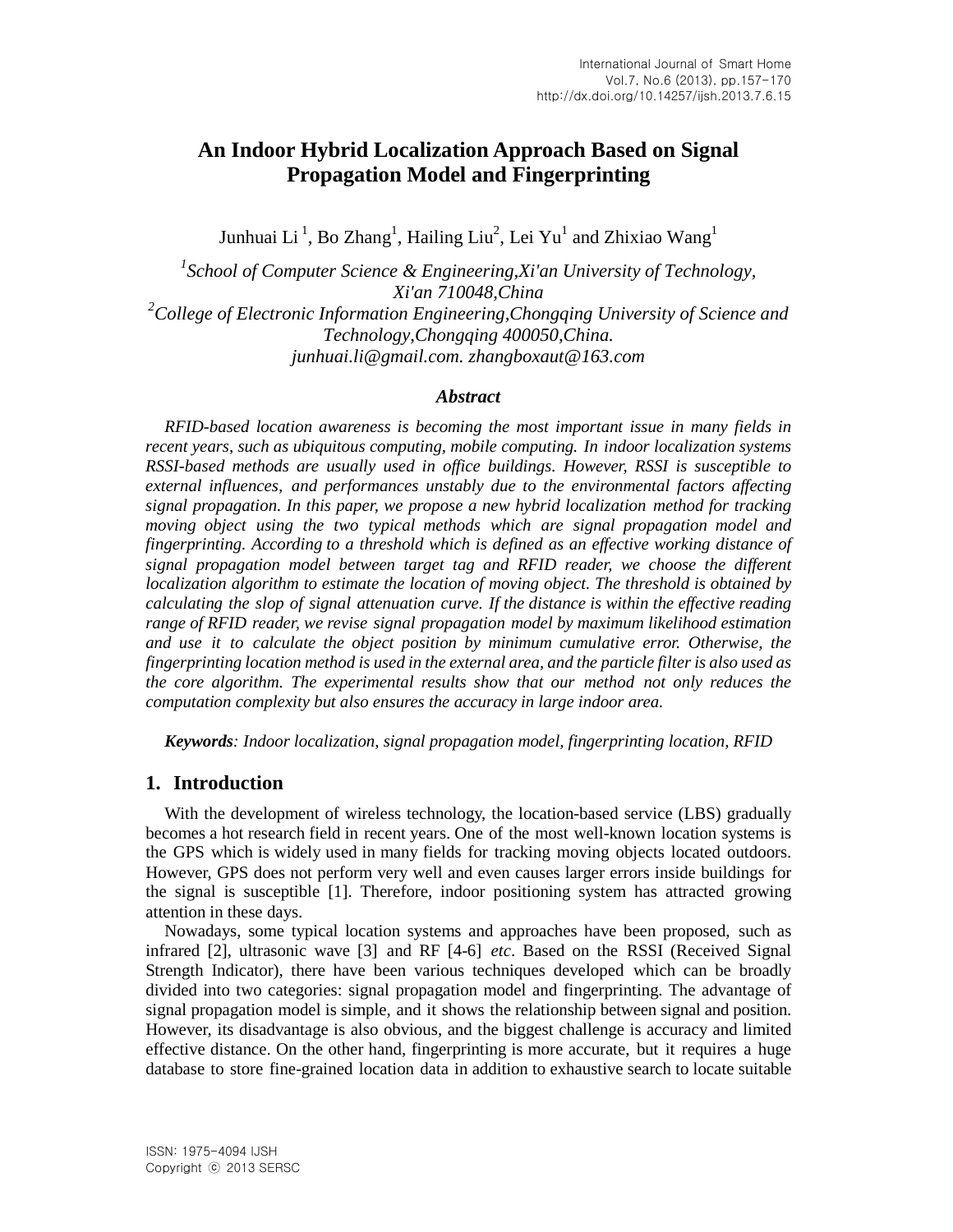fingerprint match. Some new methods have been introduced into fingerprinting location methods in recent years, such as particle filter and decomposition of the graph [7-9].

In past years, many RF-based indoor location systems has been developed, LANDMARC [10] and RADAR [11] are two most well-known systems. LANDMARC system has been a foundation for many RFID-based solutions and it introduces the reference tags to estimate the location of moving object. In the process of location, it firstly records the received RSSI of tracking object, and then chooses *k* reference tags by the *k*-nearest algorithm. Since the coordinate of reference tag is predetermined, so LANDMARC system uses the position information of *k* neighbor reference tags to estimate the coordinate of target object. RADAR is an early approach using RSSI to establish an indoor positioning system, which combines the empirical fingerprinting method and theory propagation model to track an object. In order to reduce the complexity in collecting the RSSI data, the RADAR system improves the original signal propagation model and constructs the radio map based on the improved model.

Signal propagation model and fingerprinting are two typical location approaches nowadays. Location based on signal propagation model is simple and has less computation. However, in order to get higher accuracy, an accurate model should be constructed to reflect the real indoor environment. Moreover, the effective distance of signal propagation model is limited to tens meters or less. Once the distance is more than the effective working distance of RFID reader, the correlation between distance and RSSI becomes weak, and the location errors increase accordingly. Compared with the approach of signal propagation model, fingerprint location is relatively accurate, but it's always with much computation and high complexity. Based on fingerprinting approach, it is necessary to collect much information of sample points in the location area. Once the environment changed, and then the previous collected information will be invalid. Although some methods have been proposed to solve these problems, the complexity is still very high, especially in large location area.

In this paper, we propose a new hybrid location approach. It can dynamically switch the location strategy according to a threshold which is defined as an effective working distance of signal propagation model between target tag and localization reader. The threshold is obtained by calculating the slop of signal attenuation curve. If the distance is within the effective reading range of RFID reader, we revise the signal propagation model by maximum likelihood estimation and use it to calculate the object position by minimum cumulative error. As the distance increases, signal propagation model becomes inaccurate and then fingerprinting-based location model will be used. And this method includes offline and online phases. In order to solve the uncertainty problem of fingerprinting-based location method, many statistic approaches have been proposed and the most important one is particle filter algorithm. Particle filter is a Bayesian method which uses many particles to estimate the probability density of the tracking object, and many papers have proven that it has high location accuracy. So we use this method in the online phrase.

The rest of this paper is organized as follows. In the next section, we introduce the hybrid location approach. The new location approach will be separated into three parts to illustrate in Section 2.1, Section 2.2 and Section 2.3 respectively. Some experiments are conducted and the results are shown in Section 3. Finally, in Section 4, we conclude the paper and list our future work.

# **2. Hybrid Location Approach**

The signal propagation model is simple to implement and its main idea is to construct the relationship between RSSI and distance. However, the distance from the RSSI in signal propagation model is susceptible to multi-path reflections, diffraction and scattering of signal.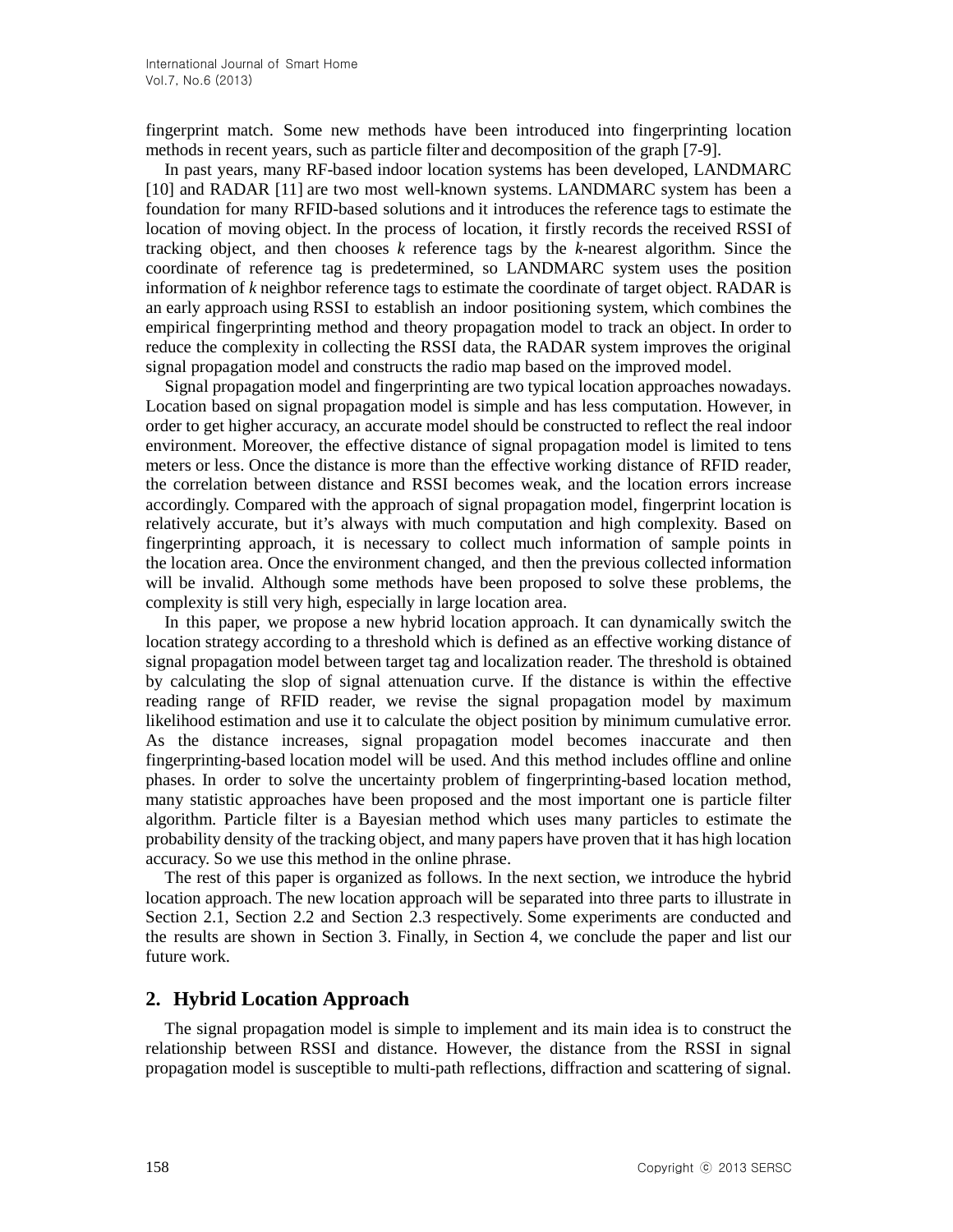The fingerprinting model has high positioning accuracy. Although this model is effective, its main drawback is that the database needs rebuilding when location environment changes. In this paper, a hybrid modeling is proposed. It combines the simple of propagation modeling and high positioning accuracy of fingerprinting model.

We have known that the effective distance of signal propagation model has a threshold  $(d_{th})$ . If the distance from a reader to tracking object is less than  $d_{th}$ , the correlation between RSSI and transmission distance is obvious. Accordingly, the estimated value of distance is closer to the real distance and the location error is smaller. However, when the distance is larger than  $d_{th}$ , signal propagation model is no longer profitable. Here  $d<sub>th</sub>$  is defined as the critical value of signal propagation model, and it is determined by the accuracy requirements of location system.

In a large location area, it can be divided into two parts: interior area and external area. In the interior area, the received RSSI by reader meets the signal propagation model. However, if a tag appears in the external area which is far away from some readers, the correlation calculated from the model declines. Although tag and reader can communicate with each other in the external area, the limitation of signal propagation model becomes obvious. Thus, choosing proper location strategy has large influence on the accuracy.

As is shown in Figure 1, localization environment is composed of the three areas: interior, interim and exterior. Where *K* and *S* represent the distance between the reader and the edge of external region. *D* and *T* are the readers' effective radiuses which are obtained by the signal propagation model, and the edges of the interior area are composed of these radiuses. On the path *k* from the reader *Ri* to the border of the external region, if the object is within the range *T* (interior region), location based on signal propagation model is effective. In the external region, however, it is no longer applicable, because there is at least one reader to receive invalid RSSI. In this case, if signal propagation model method is still used, then the location error will be larger. So our basic idea is to change the location strategy and use fingerprinting approach to estimate the location of moving object in this paper. Especially, the way above is able to obtain good location results when the location environment is complex and the object appears near the edge of the external area.



**Figure 1. Localization Environment Analysis**

#### **2.1. The Signal Propagation Mode**

**2.1.1. The Correction of the Signal Propagation Model:** Signal propagation model location is based on signal strength indication (RSSI). The model uses the concept of signal strength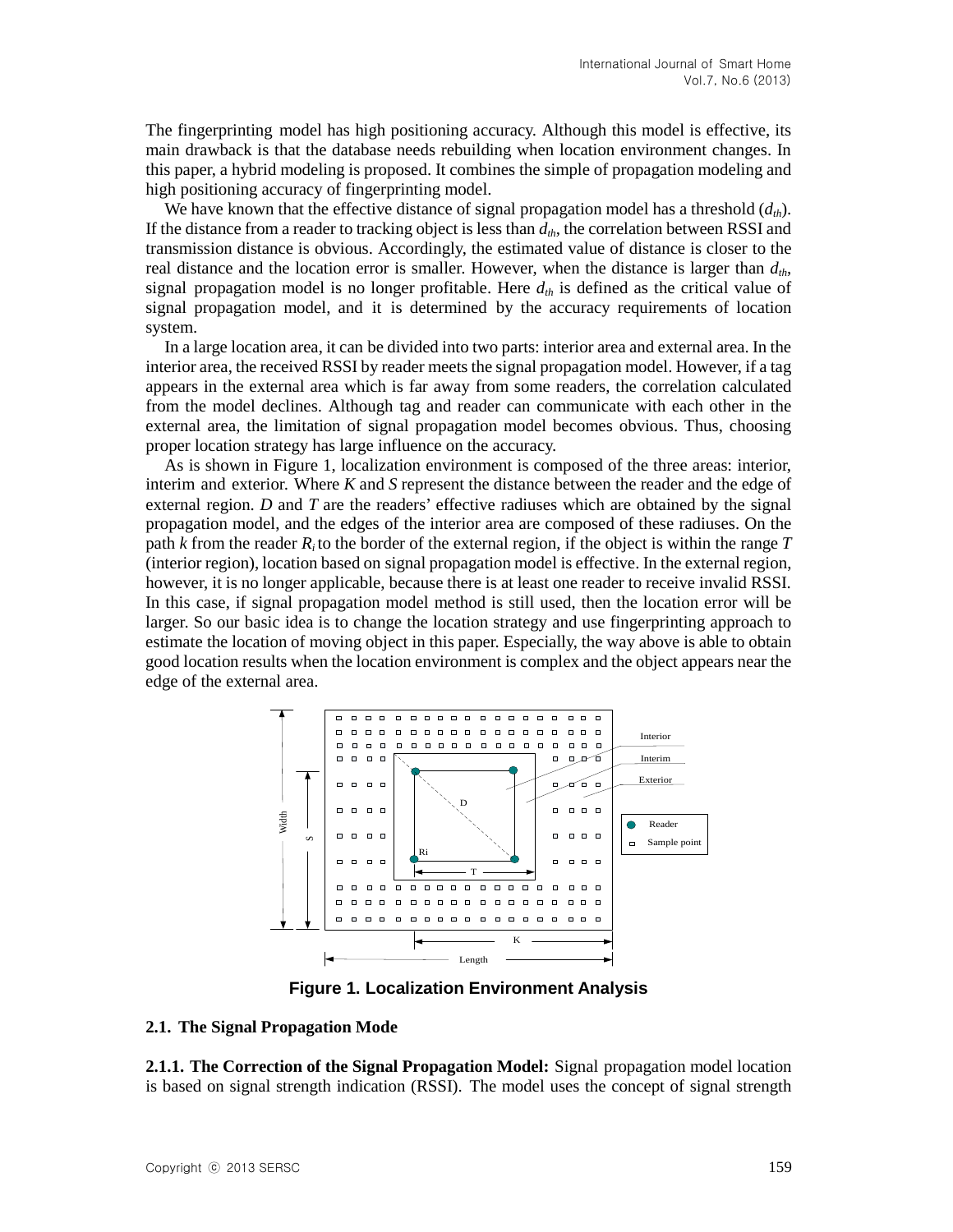loss with distance to estimate the position of moving object. As the position of receiving device is known, so it is easy to compute the distance between the moving object and signal receiver. Signal is influenced by many factors in the propagation process. These factors play an important role on the relationship between signal strength and distance. Therefore, shadowing factor  $\xi$  should be added to the propagation model to enhance the accuracy of this model. Shadowing factor is a variable in signal propagation model, which reflects the change of signal with environment in the propagation process. Thus we can obtain the signal strength at the distance  $d$  by using the following equation (Eq.(1)):

$$
\overline{PL}(d) = P_t - \overline{PL}(d_0) - 10n \lg \frac{d}{d_0} - \xi \tag{1}
$$

Where  $\overline{PL}(d_0)$  is the mean signal loss of signal transmitter at perigee  $d_0$ , and  $P_t$  is the initial transmission power of tag. *n* represents the signal loss index, it is concerned with the specific location environment, and it only can be tested in corresponding environments. Through intensive experiments, it is found that the value of *n* is generally around 3. Even if the readers and tags are different, *n* between different readers and tags is close. The shadowing factor obeys a normal distribution, but in previous works, many location approaches have ignored the influence of  $\xi$ . In this paper, our hybrid location method needs an accurate border value of signal propagation model. Therefore, it is necessary to get a more accurate model. To estimate  $\xi$  accurately, a lot of experiments should be conducted, which makes it time consuming. In order to reduce the complexity, we use the maximum likelihood function to estimate it.

Let  $\xi$  be a random variable of continuous type, and it follows Gaussian distribution  $\zeta \sim N(\mu, \sigma^2)$ . In order to construct the distribution function, we conduct sampling experiments for *k* times in location area. The reader  $R_i$  and tag  $T_j$  are chosen as the sampling facilities. The received RSSI and position information are recorded at each time. Then we can obtain *k* samples  $\xi_1, \xi_2, \xi_3, \dots, \xi_k$  by Eq. (1). So the likelihood function  $L(\mu, \sigma^2)$  with  $\xi$  is as follows:

$$
L(\mu, \sigma^2) = \prod_{i=1}^k \frac{1}{\sqrt{2\pi}\sigma} e^{-\frac{(\xi_i - \mu)^2}{2\sigma^2}}
$$
(2)

By calculating the partial derivative of function  $L(\mu, \sigma^2)$  on  $\mu$  and  $\sigma$ , we can obtain:

$$
\hat{\mu} = \frac{1}{k} \sum_{i=1}^{k} \xi_i = \overline{\xi} \qquad \hat{\sigma}^2 = \frac{1}{k} \sum_{i=1}^{k} (\xi_i - \overline{\xi})^2
$$
(3)

Where it's obvious that  $\mu$  $\mu$  is approximately equal to the sample mean value of  $\xi$ . If the sample points are enough, the estimated value  $\mu$  $\mu$  can reflect the feature of  $\xi$  in the specific environment.

To evaluate the performance of the estimated model, we conduct sampling experiments every 100cm in the location environment [0-30m], and repeat 50 times for each point. After filtering the wrong data, we record the maximum, minimum and mean value of RSSI respectively. Figure 2 shows a comparison of the experiment data from the predicting model. It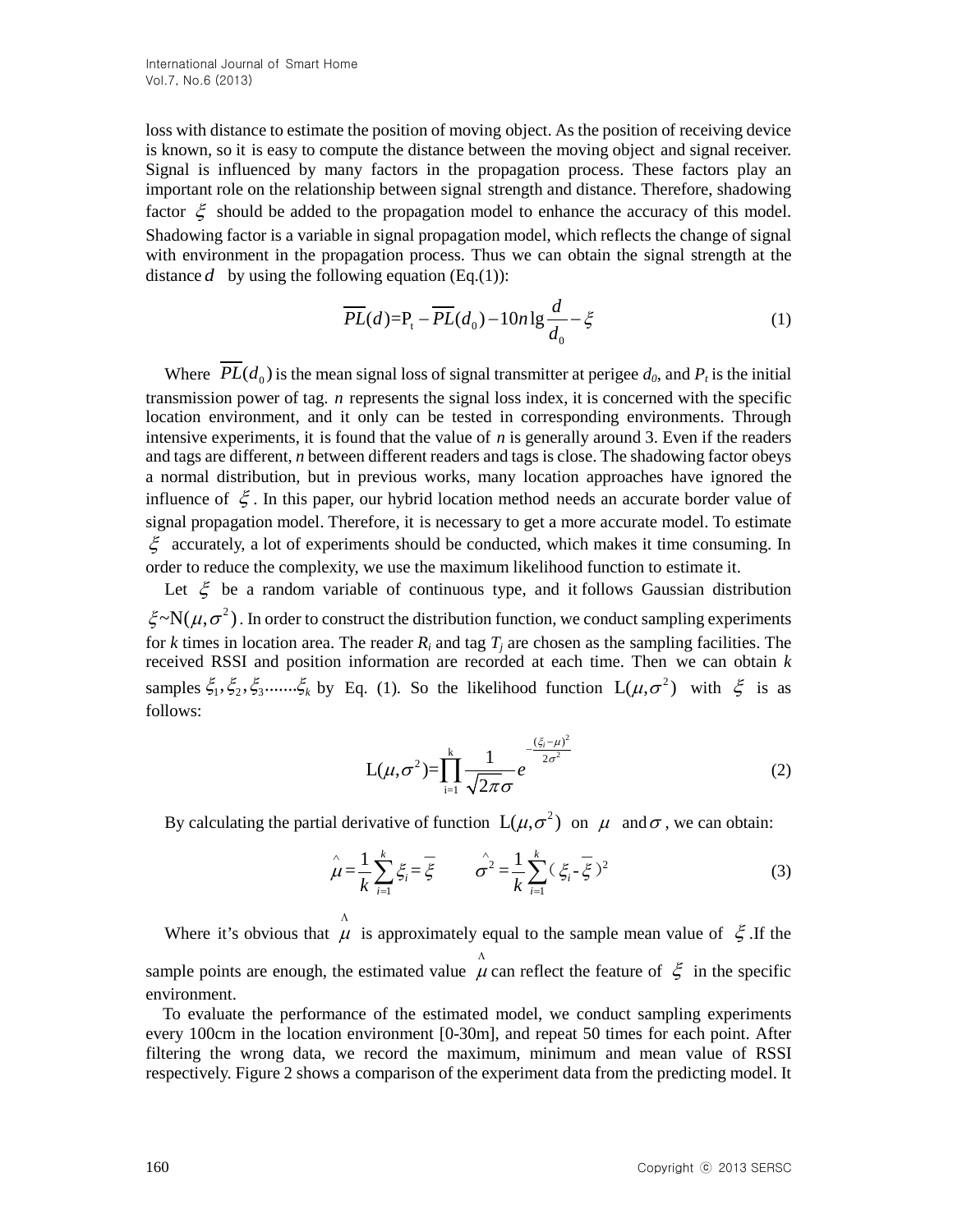also shows that our predicting model has the advantage of high accuracy. And when the distance is larger than 16 m, the correlation declines and error begins to increase.



**Figure 2. Signal Propagation Model Estimation**

**2.1.2. Location Approach Based on Signal Propagation Correction Model:** Suppose that *k* readers are deployed in location area, denoted as  $R$  ( $R_1, R_2, R_3, \ldots, R_k$ ), and each reader's coordinate is known. In the process of locating, readers and tags have the same setting, so RSSI at the perigee  $d_0$  can be obtained by measuring. When tracking object with active tag enters into location area, *k* readers will record their received RSSI<sub>i</sub>, and then we can calculate the distance *di* between target tag and *Ri* according to equation (4) as follows.

$$
d_i = d_0 * 10^{\frac{P_t - RSSI(d_0) - \xi - RSSI_i}{10n}}
$$
(4)

So we can get the distance vector between tags and readers, denoted as  $[d_1, d_2, d_3, \ldots, d_k]$ . Suppose the real coordinate of tracking object is *(x, y)*, and the objective function is defined as:

$$
f(x, y) = \sum_{i=1}^{k} (d_{idf} - d_i)^2
$$
\n
$$
d_{idf} = \sqrt{(x - R_{ix})^2 + (y - R_{iy})^2}
$$
\n(5)

Where  $f(x, y)$  represents the cumulative error between the true position and the predictive position. The value of  $f(x,y)$  can largely reflects location accuracy. The smaller the value of function *f* is, the higher the accuracy is. One of the methods to get the solution is to calculate the derivative on *x* and *y* respectively, and then make the derivative zero to get the minimum value. However, the derivative on *x* and *y* is complex and it's difficult to calculate the optimal solution. So, we use gradient descent method to solve the problem as equation (6) shown.

$$
H_{n+1} = H_n - \gamma T \tag{6}
$$

Where,  $H_n$  is the coordinate in the *n*th iteration and  $\gamma$  is the step length at every time. *T* is the gradient direction of function *f* at the initial point  $(x_0, y_0)$ . In order to simply the calculation,  $(x_0, y_0)$  is set as the coordinate in the middle of all the readers and the iteration time should be less than 5 times.

The location approach above uses the mapping relationship between signal strength and the distance to locate. Meanwhile, the distance is also the main basis of location. Yet, the approach is limited in the following aspects: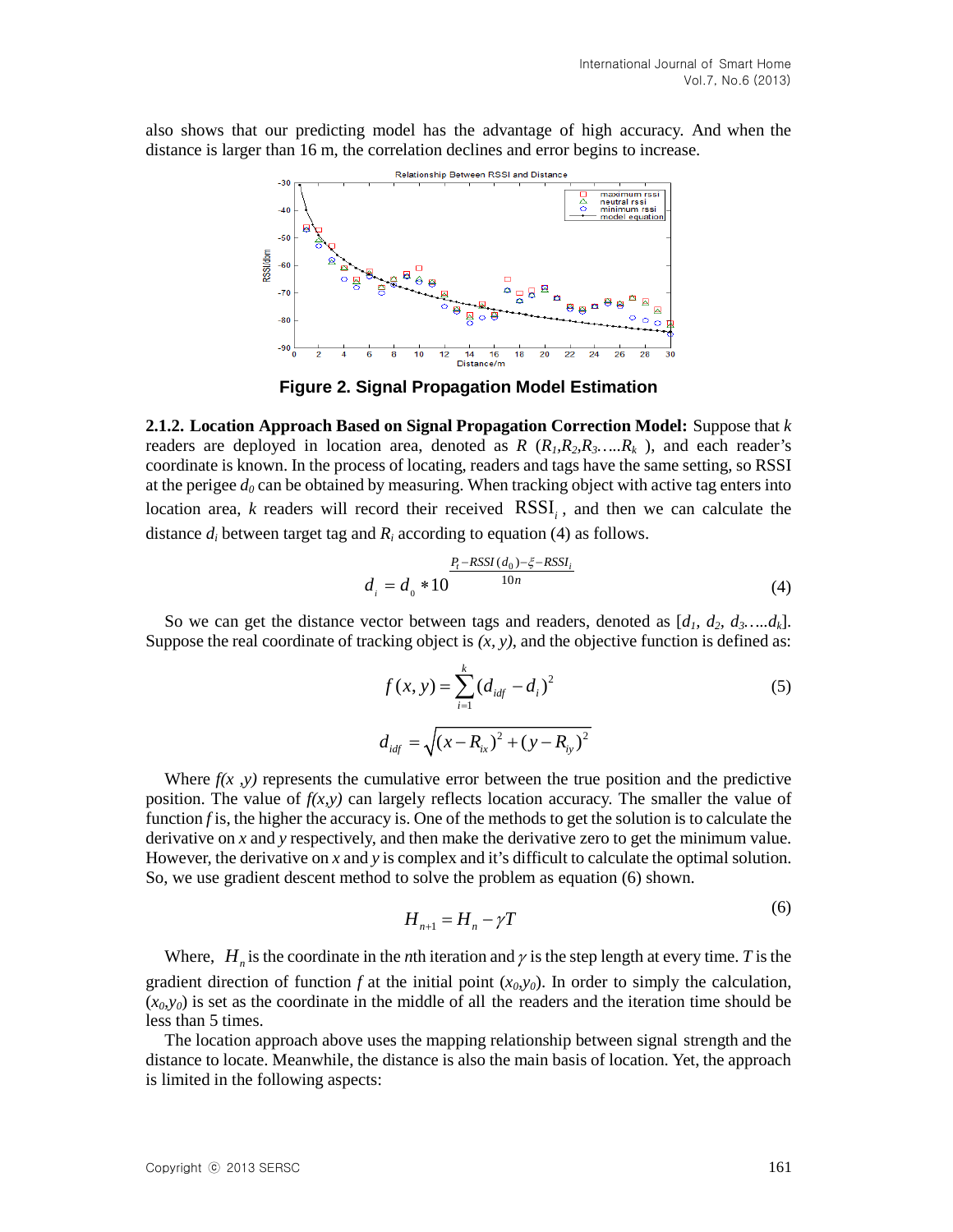- (1) It is influenced by the facilities. The main reason is that the approach is relative to the reader position, so the flexibility is limited. Moreover, the minimum distance error methods can be only used in the certain deployment.
- (2) It needs more accurate models. Since distance is calculated directly by signal propagation model and signal strength changes in a[n exponential](http://dict.cn/exponential) level when the distance is within the border value, it is necessary to conduct many experiments for signal propagation model.
- (3) Gradient descent method can get the local optimal solution but not the best. Sometimes, it may cause extra error.

Although location results are restricted by the factors above, the advantage of this method is simple and the computational complexity is low. As long as the setting of the parameter is appropriate, a better location result can be obtained without other additional processing.

#### **2.2. Fingerprinting Location Approach**

When a target object appears in the external area, the accuracy of signal propagation model would decline sharply, and fingerprinting-based approach is the best way to conduct location in this area. Fingerprinting approach belongs to the category of pattern matching, and in general it is divided into offline and online phases. In the offline phase, the RSSI from different sample points are collected and stored in fingerprinting database called a radio map. In the online phrase, the readers collect RSSI of the target, and the RSSI is then compared with the sample data in the fingerprinting database. Finally, the target's coordinate can be estimated by the specific methods. In this paper, the particle filter algorithm is used to locate in the online phrase.

**2.2.1. Offline Phrase:** Data sampling is the main task of the offline phrase, which is a process of extracting the location space feature. In this paper, the external area is divided into a grid denoted as G, G can be thought as a  $m*n$  matrix, and each element  $P_{ij}$  in the matrix represents a sample point.  $P_{ij}$  is a triple  $(x, y, s)$ , where  $x, y$  is the coordinate of the sample point in [two-dimension space,](http://dict.cn/two%20dimensional%20space) *S* is a vector group and  $S=(S_1,S_2,S_3,\ldots,S_k)$ , where  $S_i$  is the signal value received by reader *i* from a sample point. Thus, the essence of location problem is a process which uses the information of *G* and the [observation value](http://dict.cn/observation%20value) of target to estimate  $(x, y)$ .

The complexity of training phase depends on the number of sample points and sample time. In order to reduce complexity, many scholars have carried out some studies in this filed, and they found out that reducing the sample points and time have little influence on the location accuracy [12]. Therefore, if the location area is too large, it'[s feasible](http://dict.cn/feasible) to reduce the complexity of sampling through some effective methods.

**2.2.2. Location Phrase:** Particle filter is a Bayesian estimation method. Unlike other methods, Particle filter has fewer requirements for the prediction equation and observation equation during the location phrase. What's more, the probability distributions of the particles are estimated via sampling, so it's suitable to solve the location problem.

Suppose the number of the initial particle is  $N$ , these particles stand for the probability distributions, denoted as  $[P_1, P_2, \ldots, P_N]$ . Every element in the vector group is a tuple  $(L, S)$ , where *L* is the position and *S* is the signal strength for each particle. All of these in  $\{P_l,$  $P_2, \ldots, P_N$ ] construct an exhaustive events group. Suppose that the tuple of the target is  $(L_o, S_o)$ , through the Bayesian formula, we can get equation (7) as follows: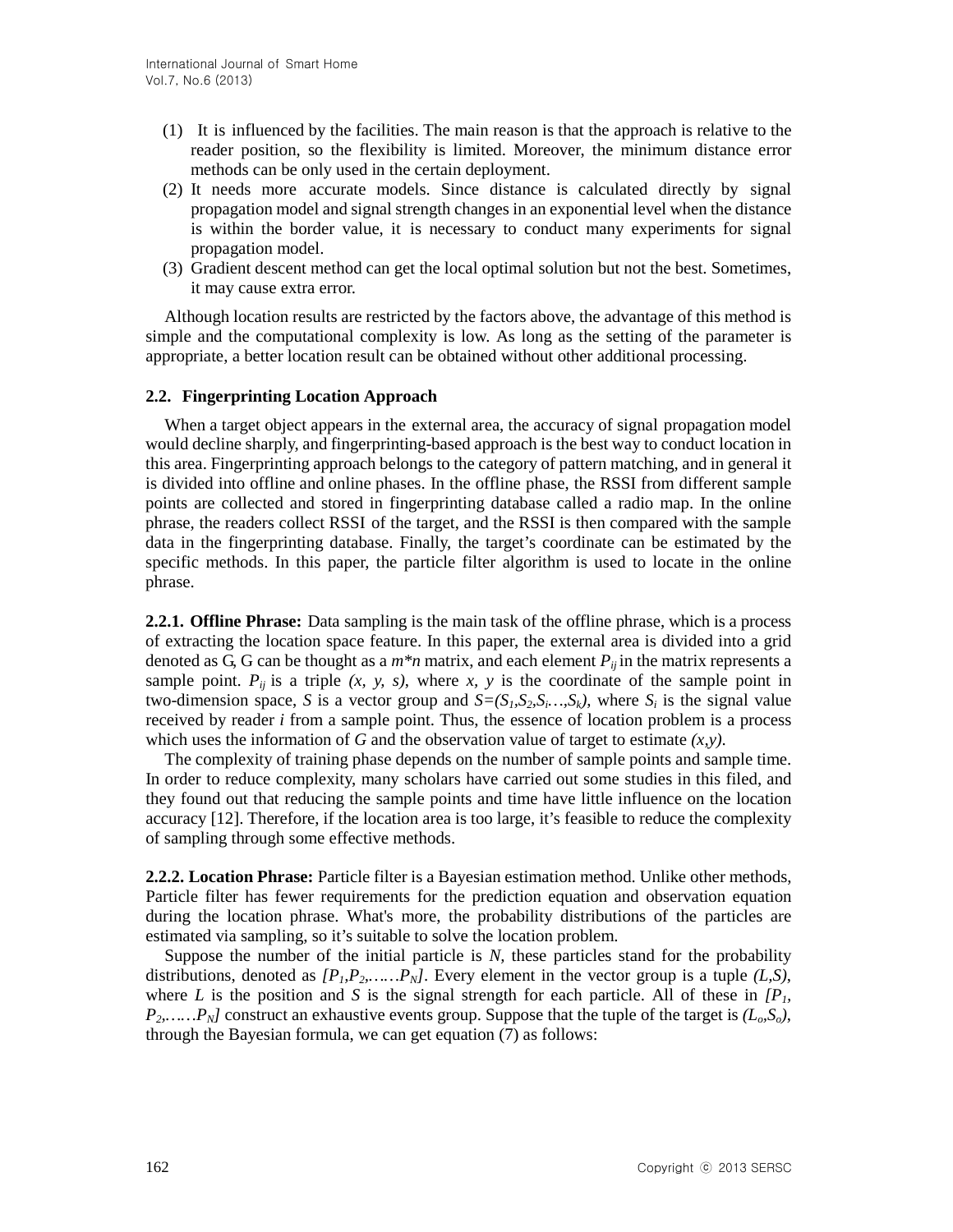$$
p(\mathbf{L}_{oi} | S_{oi}) = \frac{p(S_{oi} | \mathbf{L}_{oi}) p(\mathbf{L}_{oi})}{\sum_{i=1}^{N} p(S_{oi} | \mathbf{L}_{oi}) p(\mathbf{L}_{oi})}
$$
(7)

Since the quantity of particles and the coordinates of selected particles are known, we can utilize the information of the particles to calculate their corresponding probabilities which will be regarded as the weight value after being processed.

(1) State transition function.

In general, the moving trajectory of tracking object is regular, so it's possible to use the historical trajectory to predict the future position. The state transition function is one of the most important aspects in the particle filter algorithm and its main function is to infer the information of the next state described as follows:

$$
x_{t} = f(x_{t-1}, u_{t}, w_{t})
$$
\n(8)

Where  $x_t$  is the particle's state at moment *t*,  $u_t$  is the control variation and  $w_t$  represents model noise.

Literature [7] analyzes the influence of different state transition functions on the location result. In those functions, the CPF algorithm has a relatively better result, but it is still restricted when the number of particle is large. Literature [8] uses the Newton quadratic interpolation method to construct the state function and achieves a good result. The method is easy to construct and has a high precision, so it's also used as the state function *f* in this paper. *f* is shown as follows:

$$
\begin{cases} x_t = x_{t-1} + v_t \cos(\alpha_t) \Delta t + n_t \\ y_t = y_{t-1} + v_t \sin(\alpha_t) \Delta t + n_t \end{cases}
$$
(9)

Where  $v_t$  is the moving speed of particle, its range is from 0.6 to 1.4.  $\alpha_t$  is the moving direction and  $n<sub>t</sub>$  is the noise.

(2) The weight value of particle

We use the weight value of particles to estimate the influence on the location result. In equation (7),  $p(L_{oi} | S_{oi})$  is one of formations of weight value. To obtain  $p(L_{oi} | S_{oi})$ , it's required to calculate the value of  $p(S_{oi} | L_{oi})$  We know that signal follows Gaussian distribution at each position in the location area, and the distribution function  $\partial$  can be estimated by the fingerprinting data. In this way, the essence of getting the value of  $p(S_{oi} | L_{oi})$ is calculating the quadrature in the range of ( $S_{oi}$  - $\sigma$ ,  $S_{oi}$  + $\sigma$ ) on function  $\partial$ .

Normalization is required after obtaining *N* weights denoted as  $W=[W_1,W_2...W_N]$ . Since the position of the target is regards as a kind of probability distribution, the summation of all the particle weights should be 1. What's more, the weight reflects different influence intensity. Normalization can be achieved by the following formula:

$$
w_i = \frac{w_i}{\sum_{i=1}^{N} w_i}
$$
 (10)

(3) Estimating object coordinates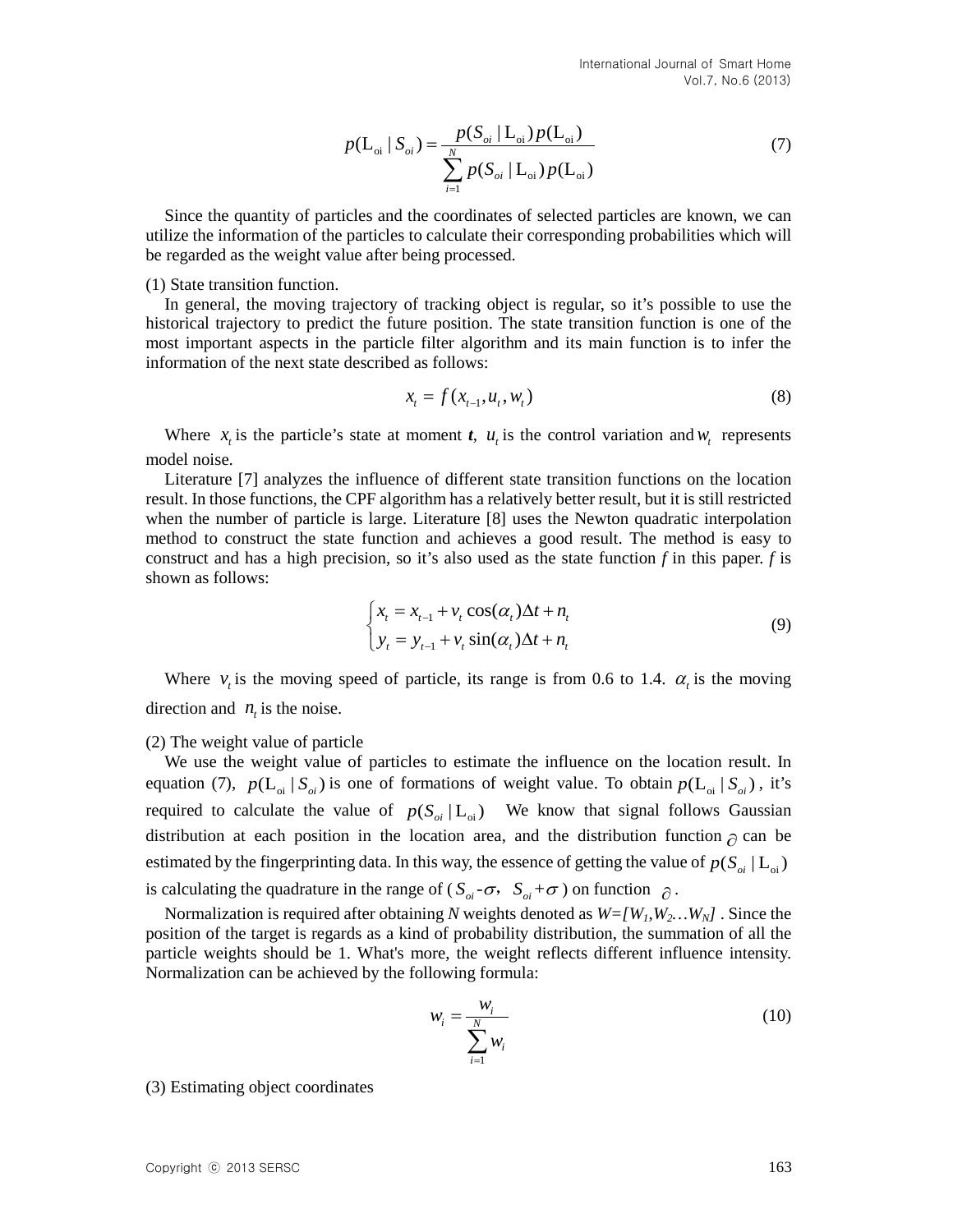The weight vector group *W* and the coordinate of each particle *L* have been known. Therefore, we can obtain the final coordinates *(x, y)* as follows:

$$
x = \sum_{i=1}^{N} w_i x_i \qquad \qquad y = \sum_{i=1}^{N} w_i y_i \tag{11}
$$

Figure 3 shows the basic method to estimate the final coordinate by using the weight of each particle.



**Figure 3. Estimating the Position by Particles**

In summary, the algorithm of particle filter in this paper is described as follows:

- Step 1 importance sample. Choosing *N* particles from the fingerprinting database and determining initial weights for each one.
- Step 2 Using the state transition equation to calculate the position of each particle in the next period as *equation (9)*.
- Step 3 Receiving the observed RSSI value of the target and calculating the posterior probability of each particle. Finally, normalizing the weight values of *N* particles as *equation (10)*.
- Step 4 If the particle degradation phenomenon occurs, it's necessary to resample. The principle of resampling is that the particle with large weight will be copied and the small one must be thrown away.
- Step 5 calculating the final position of the target through the weights and particle coordinates as *equation (11).*

#### **2.3. Determine the Border of the Propagation Model**

In our hybrid location approach, one of the most important tasks is to accurately estimate the border of signal propagation model. The border value is an important basis to determine which location approach should be selected. A simple and effective method to get the border value is described as follows:

Suppose the length of location area is within the range *[0, K)* and the critical distance of signal propagation model is *T*. From equation (3), we found that when the distance is within *(0, T)*, the slope of the curve changes a lot with the distance, which means the correlation between RSSI and distance is obvious. But when the distance is within the range *(T, K)*, it changes a little. Therefore, the effective distance *T* can be estimated by calculating the slope of propagation model. Since the transmission power  $P_t$  and power loss  $PL(d_0)$  is constant, meanwhile, the shadowing factor  $\xi$  can be obtained by the sample, we get the equation as follows:

$$
pl(d)' = (-10n \lg(\frac{d}{d_0}))' = \frac{-10n}{\ln 10^*d}
$$
 (12)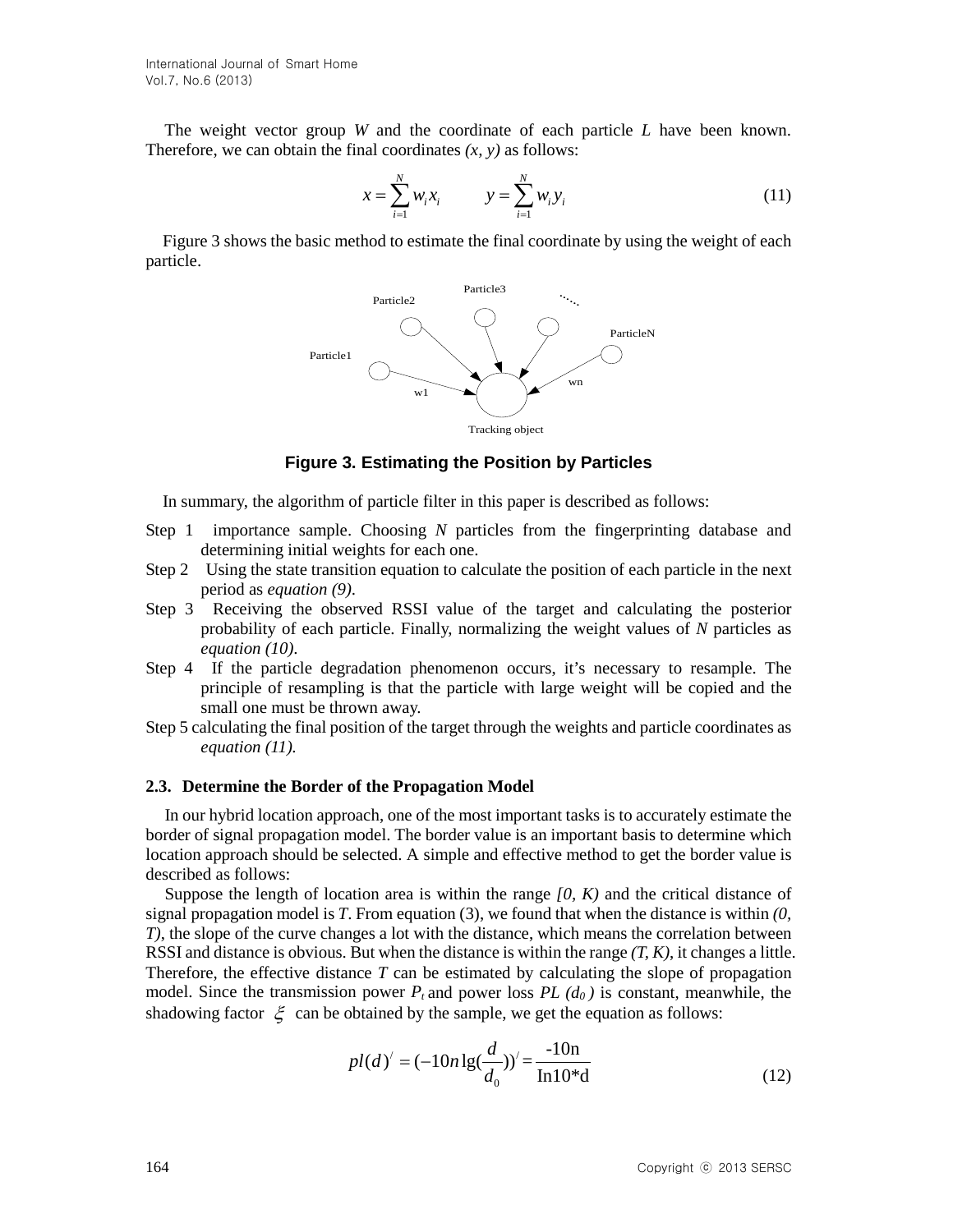When *d* tends to be infinite( $d \rightarrow \infty$ ), the slope is close to 0. In order to determine the value of *T*, a threshold value *TS* about slope should be given. The value of *TS* is helpful to find the starting point when curve begins to flatten. Generally, *TS* should be less than 1. And then *T* can be inferred by the following equation.

$$
pl(d)' \le -TS \text{ (TS>0)}
$$
  
\n
$$
\Rightarrow \frac{-10n}{\ln 10} * \frac{1}{d} \le -TS
$$
  
\n
$$
\Rightarrow d \le \frac{10n}{(In10)TS}
$$
 (13)

Therefore  $T=\frac{10}{(1.16)}$  $( In 10)$ *n*  $\frac{1}{I}$  When *n*=3.0, *TS*= 0.5, *T*= 26m, that is the effective border of  $\frac{I}{I}$ 

propagation model is 26m.

Figure 4 illustrates the method above for determining the border. Location based on signal propagation model and fingerprinting can be accurately separated by *T* value. From the definition of  $T$ , we know that  $T$  is relative to loss exponent, measurement value of perigee and tangential threshold. With different location environments and sampling points, *n* is likely to be inconsistent. *TS* reflects the system requirements for the location accuracy. If the requirements are low, which means that the system may need less computational complexity or it hopes the effective distance of the signal propagation model is longer, and then it's sensible to choose a lower *TS* value. If the system requires high accuracy, *TS* should be larger.



**Figure 4. Calculate the Border of Signal Propagation Model**

#### **3. Experiment Analysis**

Location network is shown in Figure 5.The location network consists of three kinds of devices, tags, readers and servers. A tag is mainly used to detect the signal of different positions. A reader receives tag's signal and then sends to the communication server to store through the signal collection client. The location server plays a role on executing the location algorithm.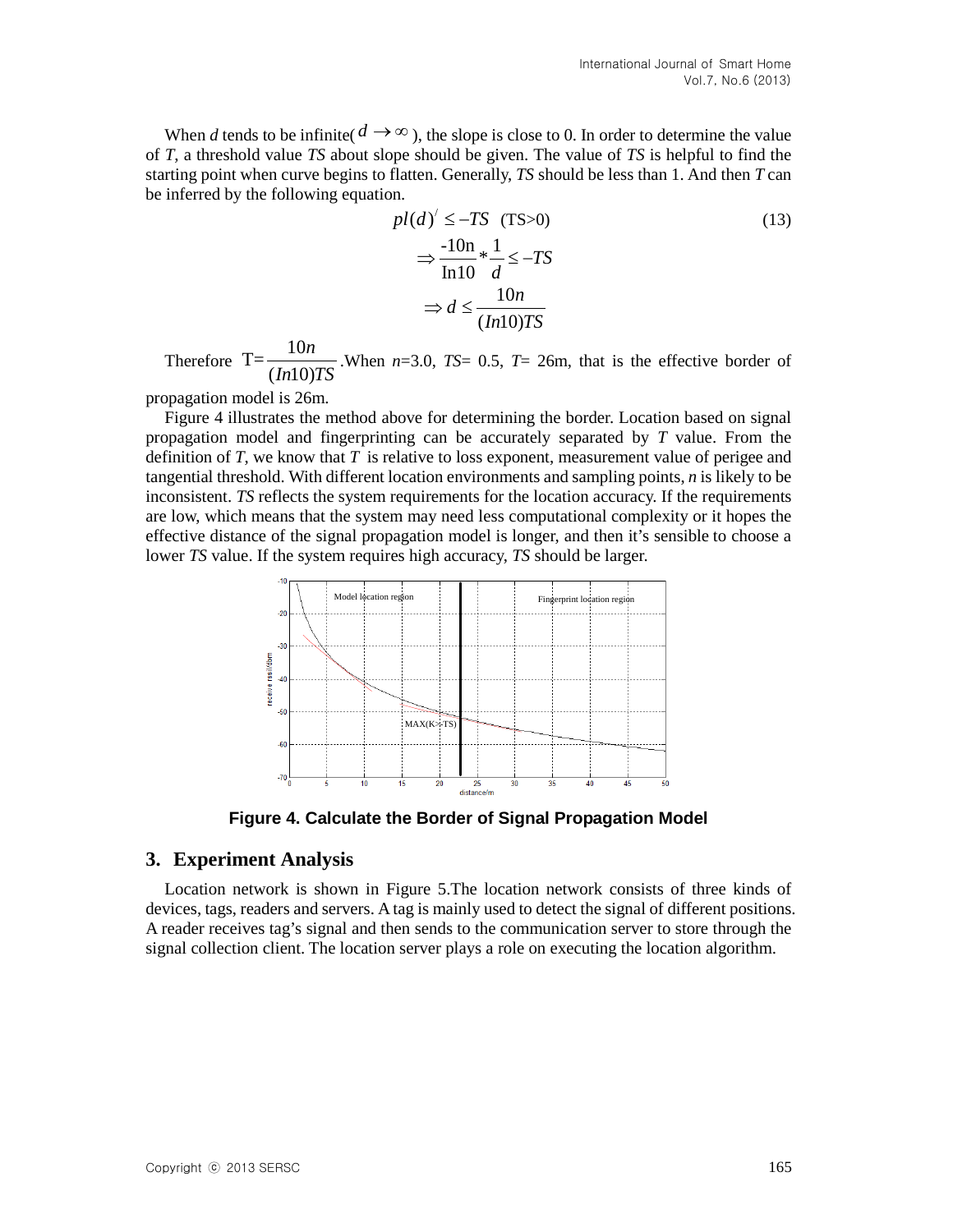

**Figure 5. Localization Network**

The experimental devices are shown in Figure 6. Tags and readers used in our system are provided by RFCode [13] Company. RFCode's active tags have the advantage in low-power and well-portability. The transmission distance of the facilities is up to 100m, and the reader is able to get the ID and RSSI from the tag. The M250 serial reader has 7 selectable frequency bands, and it can identify the RSSI value without conversion. In addition, the M250 reader has the function of wireless data transmission which supports some wireless communication protocols such as WiFi



**Figure 6. RFcode Reader and Active Tag**

(1) Location experiments based on signal propagation model

The location experiment based on correction signal propagation model is conducted in the area of  $5*15m^2$ , and the location result is shown in Figure 7. The red circles stand for the real test points, and the triangles are the estimated positions calculated by signal propagation model. The mean error is about 1.6m.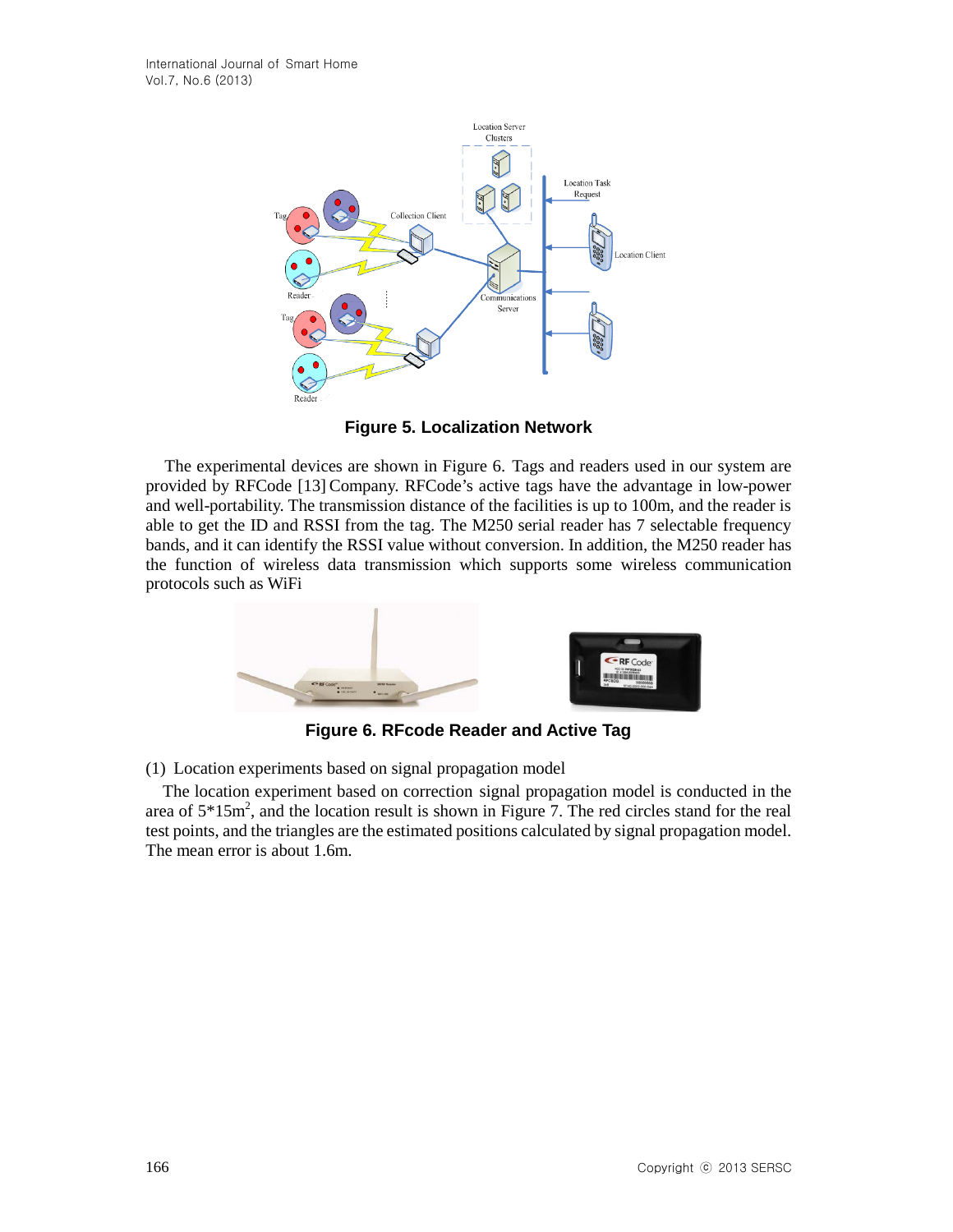

**Figure 7. Location Result of Signal Propagation Model**

(2) Location experiments based on fingerprinting method

To verify the fingerprinting-based location method, tests are conducted in the area of  $5*10m^2$ . Firstly, 150 points are selected as the initial particles. In order to analyze the impact on location result among different training data sets, we choose 40 and 90 sample points in the offline phrase respectively. The data is collected 70 times at each point. The cumulative error distribution is shown in Figure 8. We can get the conclusion that the location accuracy increases with the number of particle. But the complexity in the online phrase will increase a lot. When the number of sample points is up to 90, the mean error is about 1m.



**Figure 8. The Comparison in Different Numbers of Sample Point**

(3) Experimental analysis of hybrid location approach

The comparative experiments of different location approaches are conducted in a large area of  $5*30m^2$  as shown in Figure 9.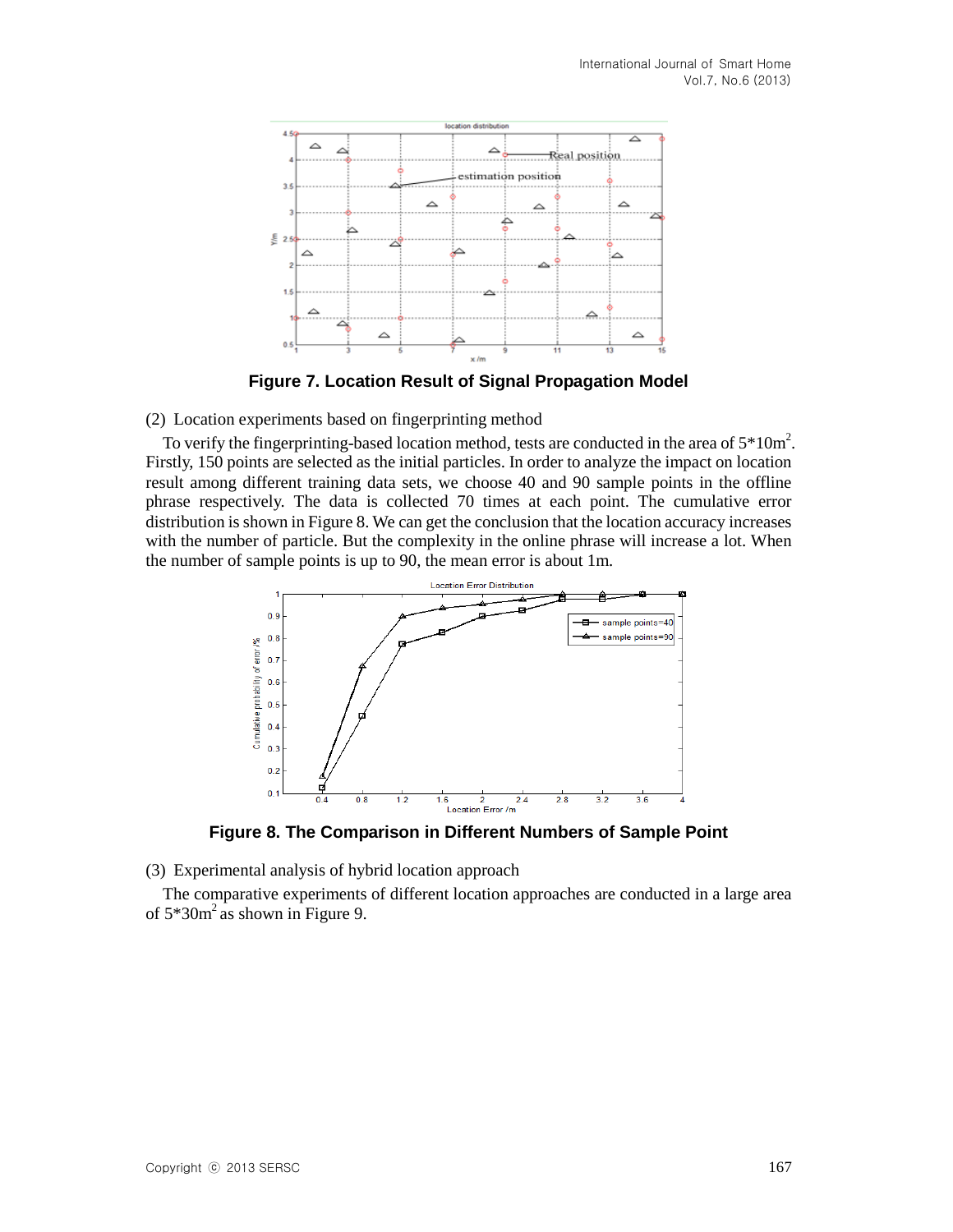

**Figure 9. The Experiment Environment in Comparative Experiments**

The experiments are divided into two groups and then we test the location orbits of two methods, the hybrid location and literature [14] respectively. In the hybrid location, we set the critical distance as 17m, and choose 90 sample points in fingerprinting location, as shown in Figure 10.



**Figure 10. The Comparison between Model Tracking and Mixed Tracking**

It is noticed that when the distance is within 17m, the location result based on signal propagation model is close to the real position. However, the location error gradually increases when the distance is greater than 17m. While the hybrid location approach is relatively stable, the mean error is about 1.3m. Thus, for a larger area, hybrid location approach has a certain advantage to avoid the complexity compared with just using fingerprinting location method, and it can also avoid the limitation of signal propagation model in external region. As long as signal propagation model estimation is accurate and the sample is reasonable, the hybrid location approach can get better results.

# **4. Conclusions**

This paper proposes a hybrid location approach, and it makes full use of the advantage of signal propagation model and fingerprinting. The approach not only ensures the location accuracy, but also effectively improves the location speed. Indoor location is the key technology of the location-based services. The future research will focus on model self-adaptation to environment. Meanwhile, how to reduce the complexity and enhance the flexibility of the fingerprinting location are problems to be solved.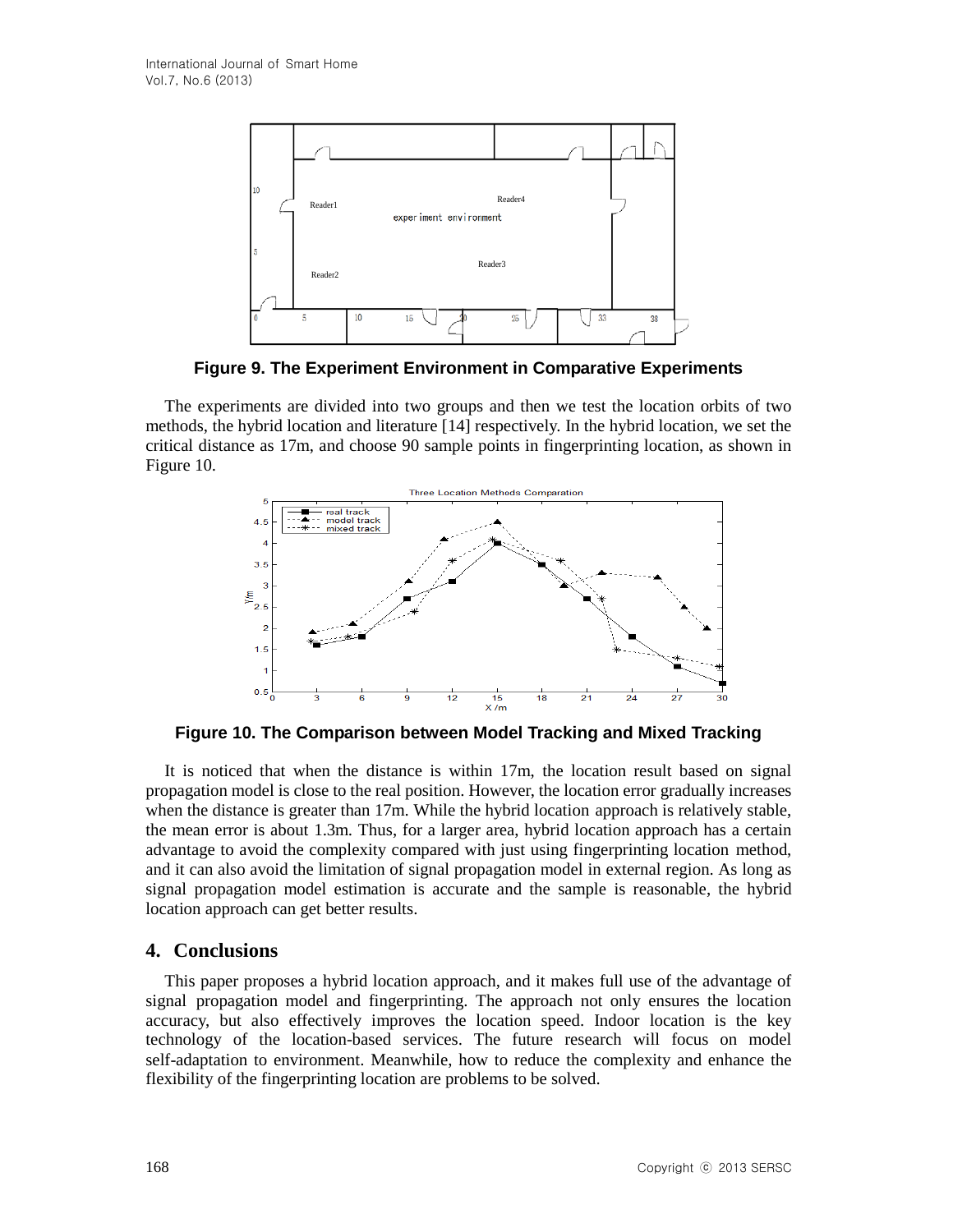# **Acknowledgements**

This work was supported by a grant from the Natural Science Foundation of China (No. 61172018), the Science & Research Plan Project of Shaanxi Province (No. 2011NXC01-12) and Science & Research Plan Project of Shaanxi Province Department of Education (No.2010JC15). The authors are grateful for the anonymous reviewers who made constructive comments.

# **References**

- [1] Z. Jun, L. Hong-bin and W. Zhi, "An Active Queue Management Algorithm Based on Single Neuron Adaptive PI Controller", The journal of Information and Control, vol. 37, no. 4, **(2008)**, pp. 465-471.
- [2] A. Harter and A. Hopper, "A distributed location system for the active office", IEEE Network, vol. 8, no. 1, **(1994)**, pp. 62-70.
- [3] N. B. Priyantha, A. Chakraborty and H. Balakrishman, "The cricket location-support system", Proceedings of the 6th Annual International Conference on Mobile Computing and Networking, New York, USA, **(2000)**.
- [4] Y. W. Lee, E. Stuntebeck, S. C. Miller, "MERIT: Mesh of RF sensors for indoor tracking", Processing of the 3rd Annual IEEE Communication Society on Sensor and Ad Hoc Communications and Networks, Piscataway, USA, **(2006)**.
- [5] G. V. Zaruba, M. Huber, F. A. Kamangar and I. Chlamtac, "Monte Carlo sampling based in-home location tracking with minimal RF infrastructure requirements", Proceeding of the IEEE Global Telecommunications Conference, Piscataway, USA, **(2004)**.
- [6] D. Madigam, E. Elnahrawy, R. P. Martin, J. Wen-Hua, P. Krishman and A. S. Krishnakumar, "Bayesian indoor positioning system", Proceeding of the  $24<sup>th</sup>$  Annual Joint Conference of the IEEE Computer and communications Societies, Piscataway, USA, **(2005)**.
- [7] L. Yiming, L. Haiyong, L. Jintao and Z. Fang, "Dynamic Radio Map Based Particle Filter for Indoor Wireless Location", The Journal of Computer Research and Development, vol. 48, no. 1, **(2011)**, pp. 139-146.
- [8] G. Qing-hua, W. Jie, J. Ming-lu and W. Hong-yu, "An Indoor Location Method Based on Dynamic Radio Map", Journal of Microwaves, vol. 26, no. 1, **(2010)**, pp. 91-96.
- [9] L. Quan, Z. Fang, L. Hai-Yong and K. Yi-Mei, "A Wireless Localization Algorithm Based on Spectral Decomposition of the Graph Laplacian", The journal of Act Automatica SINICA, vol. 37, no. 3, **(2011)**, pp. 316-321.
- [10] L. M. Ni, Y. Liu, Y. Cho Lau and P. Abhishek, "LANDMARC: Indoor location sensing using active RFID", Wireless Network, vol. 10, no. 6, **(2004)**, pp. 701-710.
- [11] P. Bahl and V. N. Padmanabhan, "RADAR: An in-building RF-based user location and tracking system", Proceedings of the Nineteenth Annual Joint Conference of the IEEE Computer and Communications Societies, Piscataway, USA, **(2000)**.
- [12] Z. Fang, L. Hai-yong, L. Quan and M. Yan, "Node localization algorithm based on Kernel function and Markov chains", Journal on Communications, vol. 31, no. 11, **(2010)**, pp. 195-204.
- [13] RF Code, Inc.[, http://www.rfcode.com.](http://www.rfcode.com/)
- [14] C. Chang-xiang, D. Wei and Z. Jie, "RSSI-based Range Collection Localization Algorithm in WSN", Communications Technology, vol. 44, no. 2, **(2011)**, pp. 67-69.

# **Authors**



**Junhuai Li** received the B.S. degree in electrical automation from Shaanxi Institute of Mechanical Engineering of China, Xi'an in 1992, M.S. degree in computer application technology from Xi'an University of Technology of China, Xi'an in 1999, and Ph.D. degree in computer software and theory from Northwest University of China, Xi'an in 2002. He was in University of Tsukuba of Japan from March to September in 2004 as a visiting scholar. He is currently a professor with School of Computer Science and Engineering, Xi'an University of Technology, China. His research interests include Internet of Things technology, network computing.